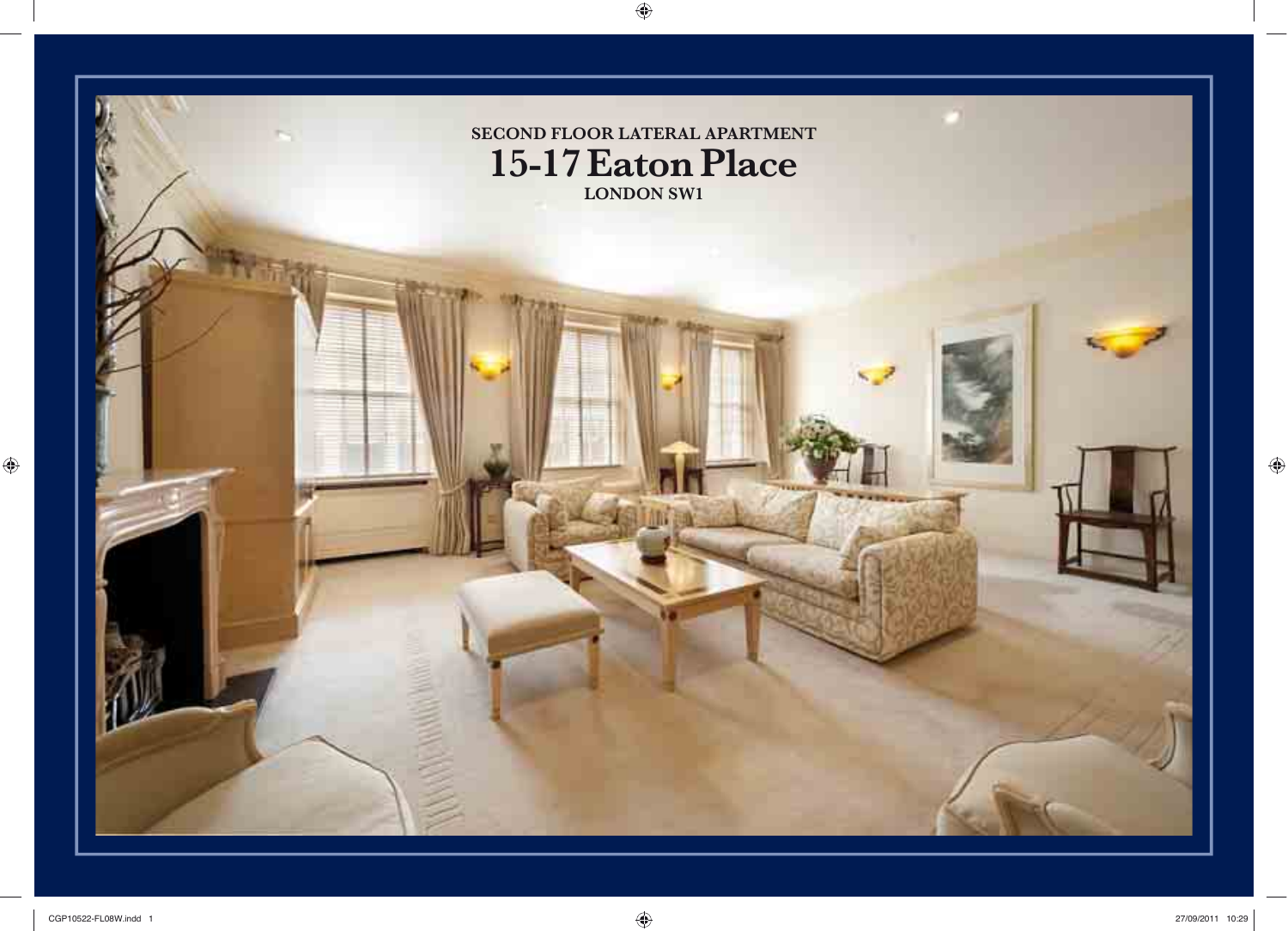**An extremely light and spacious laterally arranged three/four bedroom apartment of 2,232 sq ft.**   $\boldsymbol{\mathrm{s}}$  ituated on the second floor **of this pair of handsome period buildings once occupied by Physicist and Inventor Lord Kelvin (1824 – 1907). The property has a resident porter and a generous passenger lift.** 

**Situated in an enviable position in the heart of Belgravia, the property offers easy access to all amenities, boutique shops and restaurants in Belgravia, Sloane Street, Kings Road and Knightsbridge.**

## **ACCOMMODATION & AMENITIES**

**• Generous passenger lift**

◈

- **Entrance hall**
- **Drawing room**
- **Dining room with French doors onto balcony**
- **Fully fi tted kitchen (with separate access to communal parts)**
- **Study/bedroom four**
- **Guest cloakroom**
- **Master bedroom suite with dressing area**
- **Second bedroom suite with French doors onto balcony**
- **Third bedroom suite**
- **Good storage**
- **Resident porter**

**TENURE:** Leasehold approximately 39 Years (expiring 21 December 2050)

**SERVICE CHARGES:**  $\mathcal{L}$ 18,722 for the current year

**GROUND RENT:**  $\vec{\textbf{f}}$ ,7,111 per annum

**LOCAL AUTHORITY:** City of Westminster

**PRICE:** On Application





CGP10522-FL08W.indd 2

◈

27/09/2011 10:29

◈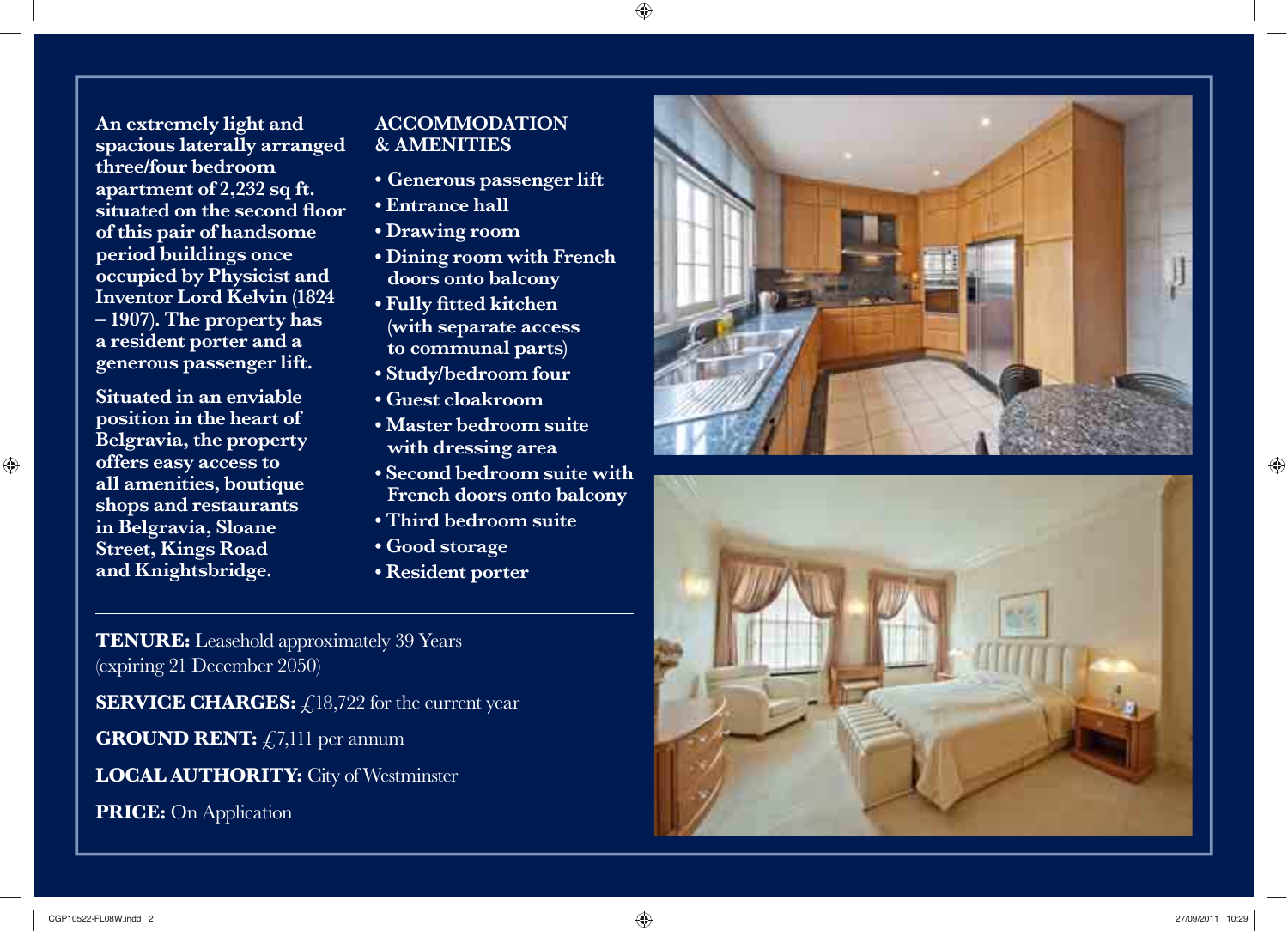